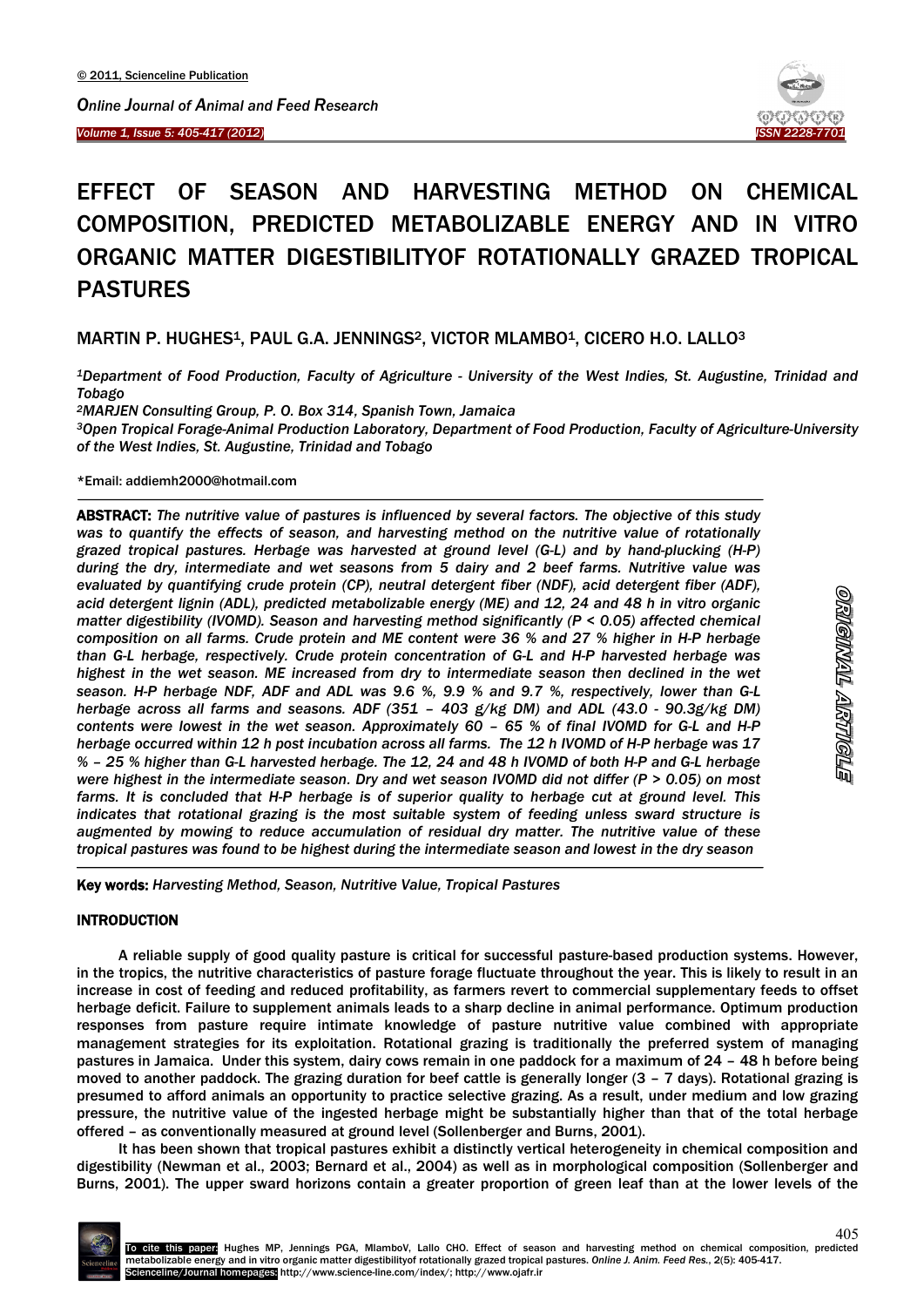canopy. Therefore, evaluation of rotationally grazed tropical pastures harvested at ground level will under-estimate the nutritive value of the pastures consumed by the grazing animal particularly when herbage supply is not limiting. On the other hand, simulated grazed samples harvested by hand-plucking may give a more accurate representation of the pasture most likely to be consumed when tropical pastures are rotationally grazed. This can suggest that pasture evaluation from ground level harvesting is more suited for "cut-and-carry" system. Sustained performance of grazing animals is mediated by the nutritive value of the available herbage, in particular its protein and energy contents throughout the year.

From a previous study of seasonal variation in nutritive value of whole grass samples collected from Jamaican pastures (Hughes et al., 2011), it was found that crude protein was lowest while fiber and lignin were highest during the dry season. Digestibility (*in vitro*) was not different between dry and wet season but was highest in the intermediate season. Apart from this study, current information on the nutritive value of pastures in Jamaica is lacking. In addition, very little is known of the differences in nutritive value between the total pasture presented to the animal for grazing and that which is more likely to be consumed under existing grazing systems for beef and dairy cattle throughout the year. This information would be useful for developing more efficient and effective systems of pasture utilization which is prerequisite to being able to more accurately predict nutrient intake from pastures by the grazing animal. Also, this information can assist to more precisely determine the type and level of supplementation which might be needed to compensate for nutrient and herbage deficits at different times of the year in order to consistently meet production targets. The objective of this study was therefore to quantitatively determine and compare the nutritive value of the total pastures presented for grazing under rotational grazing system versus simulated-grazed samples collected by hand-plucking and the extent of these differences between season on commercial beef and dairy farms in Jamaica.

## MATERIALS AND METHODS

## Site description

The study was conducted on 5 dairy farms; Serge Island Dairies (17° 56' 52"N, 76° 28' 46"W), FM Jones Dairy (17° 57' 0" N, 76° 15' 0" W), Edward's Dairy (18° 19' 0" N, 77° 59' 0" W), Ponderosa Dairy, (18° 6' 0" N, 77° 1' 0" W) and Unity Valley Dairy, (18° 15' 0" N, 77° 7' 0" W) and 2 beef farms; Grove Place (18° 7' 0" N, 77° 31' 0" W) and Barkeith Farms, (17° 58' 0" N, 77° 45' 0" W). Pastures were fenced into several paddocks and rotationally grazed by small to large herds, ranging approximately 26 – 209 lactating dairy cows and 53 – 300 adult breeding beef animals. Dairy cows were predominantly of the Jamaica Hope breed and beef cattle were a mixture of Jamaica Red and Jamaica Brahman breeds. Variations in pasture and grazing management between seasons were negligible (Hughes et al., 2011). Soil samples taken in 2009 showed that the soils on the farms were slightly acidic to neutral pH (5.3 - 7.6) and that nitrogen, phosphorus and potassium ranged from 0.20 - 0.42 %, 9 - 141 ppm and 0.14 – 0.39 ppm, respectively. Rainfall during the experimental period and the long-term (1971 – 2000) monthly mean for each site was described in Hughes et al., (2011). The period between January to March, May to July and September - November represented the dry, intermediate and wet seasons, respectively. Total rainfall during the study period (mm) at FM Jones Dairy, Serge Island Dairies Ltd., Ponderosa Dairy, Unity Valley Dairy, Edwards Dairy, Grove Place and Barkeith Farms was recorded at 2 406, 1 916, 2 219, 2 209, 2 962, 1 948 and 1 657, respectively.

## Grass sampling

Sampling during the dry, intermediate and wet season was done between January - March, May - July and September - November, respectively. The same pastures were sampled on all occasions. Sampling was done to coincide with the normal grazing cycle of the respective farm, thus representing the forage presented to the grazing animal during the respective season. This was done during the last two weeks of the respective sampling month between 12 and 24 hours prior to grazing. Prior to sampling, the pastures were notionally divided into two equal-sized halves. Harvested samples were bulked for each half and sampling frequency within season were used as the replicates  $(r = 4)$ . Observably weed infested and hard to reach areas (such as inundated sections) were isolated and not included in the sampling.

## Harvesting methods

Grass samples were collected by cutting at ground level (G-L) and by hand-plucking (H-P) to simulate grazing. The G-L sampling method was done according to Hughes *et al.* (2011). Hand-plucked samples were collected by "plucking" grass herbage by hand (to simulate the grazing action of cattle) from at least 20 randomly selected locations within either half of the pasture while walking in a zig-zag pattern. These samples comprised mainly the upper portions of the sward canopy and represented an estimate of the forage that would most likely be consumed by the grazing cattle (Cook, 1964). These "plucks" were pooled to give an average representation of the respective half. Hand-plucked samples were collected by the same individual on all occasions.

#### Sample preparation and analysis of chemical composition

After harvesting, the samples were transported to the Animal Nutrition Laboratory at the Bodles Agricultural Research Station (17° 56' 0" N, 77° 7' 0" W) where they were temporarily stored in a deep freezer at -4 °C prior to drying at 60 °C in a force draft oven to constant weight. Dried samples were then ground in a stainless steel hammer

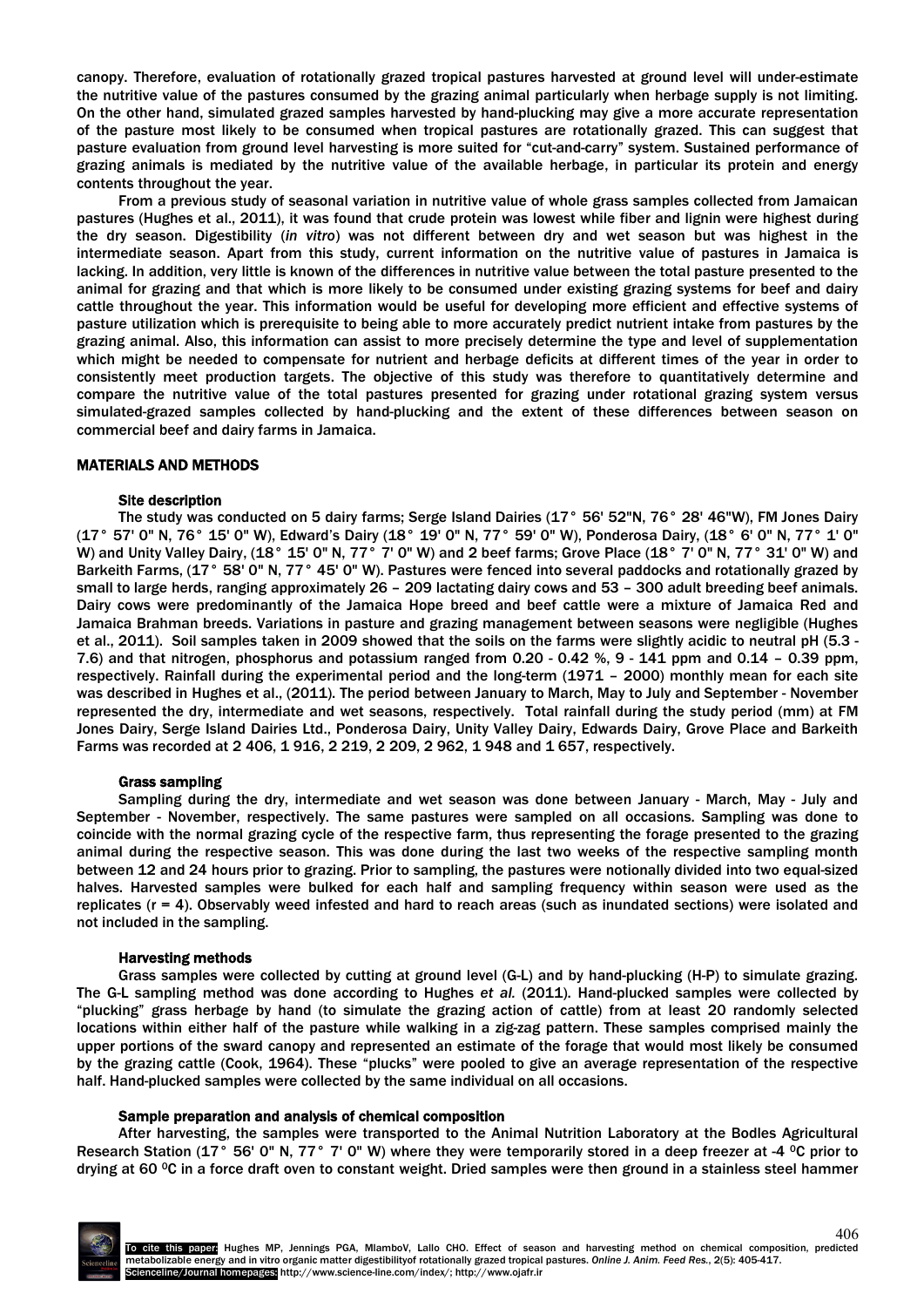mill (Thomas Wiley Laboratory mill, model 4; Thomas Scientific USA) to pass through a 1 mm sieve in preparation for chemical analysis. Neutral detergent fiber (NDF) and acid detergent fiber (ADF) were determined by the filter bag technique using the ANKOM2000 Fiber Analyzer (model: A2000I) (ANKOM Technology, Macedon NY). Sodium sulphite and amylase ( $\alpha$ ) were included in the NDF analysis. Acid detergent lignin [72% H<sub>2</sub>SO<sub>4</sub> - (ADL)] was determined according to Van Soest et al. (1991). Acid detergent lignin was expressed on an ash-free basis while NDF and ADF values were expressed inclusive of residual ash. Nitrogen was determined at the analytical laboratory of the Bureau of Standard, Jamaica, by the Kjeldahl method (AOAC, 2005; 976.05) using an automated steam distillation/titration unit (FOSS – Kjeltec 2300 Analyzer) with 1% boric acid as the receiving solution and 0.1 M hydrochloric acid as the titrant. The end point was determined photometrically. Crude protein content was calculated by multiplying the nitrogen content by  $6.25$  (CP = N  $\times$  6.25).

## In vitro organic matter digestibility

*In vitro* organic matter digestibility (IVOMD g/kg) determinations were conducted at the Bodles Animal Nutrition Laboratory using the modification of the Tilley and Terry (1963) procedure of Moore *et al.,* (1972). Approximately 0.5 g grass samples were weighed into 100 ml round-bottom plastic tubes to which 50 ml of incubation medium (rumen fluid and buffered McDougal's artificial saliva) was added. The incubation medium was prepared in a 1:4 ratio; i.e. 10 ml rumen fluid to 40 ml buffer solution. One ml 4 % calcium chloride solution was added per litre of incubation medium prior to use. Anaerobic condition was maintained by flushing the medium with CO2. The tubes were incubated in a water bath at 39 0C. Microbial digestion of forage organic matter was measured at 12, 24 and 48 h post incubation. This was followed by the addition of 6 ml of 20 % HCL and 2 ml of 5 % pepsin. Tubes were incubated again at 39° C for 48 hours, after which their contents were filtered and oven dried for 24 hours at 105  $^{\circ}$ C. The dried residue was weighed before being ashed in a muffle furnace for 6 hours at 600  $^{\circ}$ C and reweighed. *In vitro* organic matter digestibility (IVOMD) was estimated as the loss of organic matter after microbial and pepsin digestion and was expressed as a ratio of sample organic matter content before digestion.

## Metabolizable energy

Metabolizable energy (ME) was predicted from digestible organic matter in the dry matter (DOMD) content of the forages after 48 h incubation in buffered rumen fluid according to the following predictive equation proposed by McDonald *et al.,* (2002):

 $ME (MJ/kg DM) = 0.016 DOMD;$ 

where DOMD is expressed in grams digestible organic matter per kg dry matter.

The validity of the McDonald et al., (2002) equation for grasses under Jamaican conditions was assessed by comparison with ME derived from gross energy values (Minson, 1979). Gross energy determinations (MJ/kg DM) were conducted using the Parr 1261 Adiabatic Bomb Calorimeter at the Chemistry Department, UWI, Mona Campus, Jamaica. Metabolizable energy was derived from bomb calorimetric values as follows:

1. Digestible energy (DE) = gross energy (GE) x IVOMD (after correcting GE for ash)

2. ME = 0.81DE (Minson, 1979)

#### Statistical analysis

Statistical analysis was done separately for each farm using the Minitab 15 software (Minitab 2007). The level of significance was set at P < 0.05. Proximate chemical components, predicted metabolizable energy and IVOMD were analyzed by analysis of variance (ANOVA) according to the general linear model procedure with season (dry, intermediate and wet), harvesting method (hand-plucking and ground level harvesting) and their interactions as the fixed effect as represented by the mathematical model:

 $Y_{ijk} = \mu + S_i$  (i = 1- 3) + H<sub>j</sub> (j = 1-2) + S<sub>i</sub> × H<sub>j</sub> + E<sub>ijk</sub>

From the model, Y<sub>ijk</sub> = dependent variable,  $\mu$  = overall mean, S<sub>i</sub> = effect of season, H<sub>j</sub> = effect of harvest method,  $S_i \times H_i$  = interactive effects of season and harvest method and E<sub>ijk</sub>, = random error. Incubation time as a main effect was not of interest thus analysis was done separately for each incubation time. Treatment means were separated using Tukey's multiple comparison. Simple linear regression was performed using the Minitab 15 statistical software to determine the relationship ME (McDonald et al., 2002) and ME derived from GE. An assessment of the validity of the McDonald et al., (2002) equation for tropical grasses, under Jamaican conditions, was done by comparing the energy derived from bomb calorimetry {GE [MJ/kg DM]} (Minson, 1979) with predicted ME using Pearson's correlation coefficient and simple linear regression analysis.

# RESULTS

#### Chemical composition

Comparisons of DM, CP, NDF, ADF, and ADL as influenced by harvesting method and season are presented in Figures 1 - 5. Herbage DM concentration was significantly influenced by season (P < 0.05) and harvesting method (P < 0.05) on all farms except Edwards Dairy and Grove Place where DM was influenced by season only (Figure 1). Significant season × harvesting method interaction on DM was found at FM Jones Dairy (P = 0.030) and Unity Valley Dairy (P = 0.036). Dry matter concentration of herbage harvested by H-P decreased from dry to wet season. The DM concentrations of H-P herbage were approximately 25% and 15% lower than G-L herbage in the dry and intermediate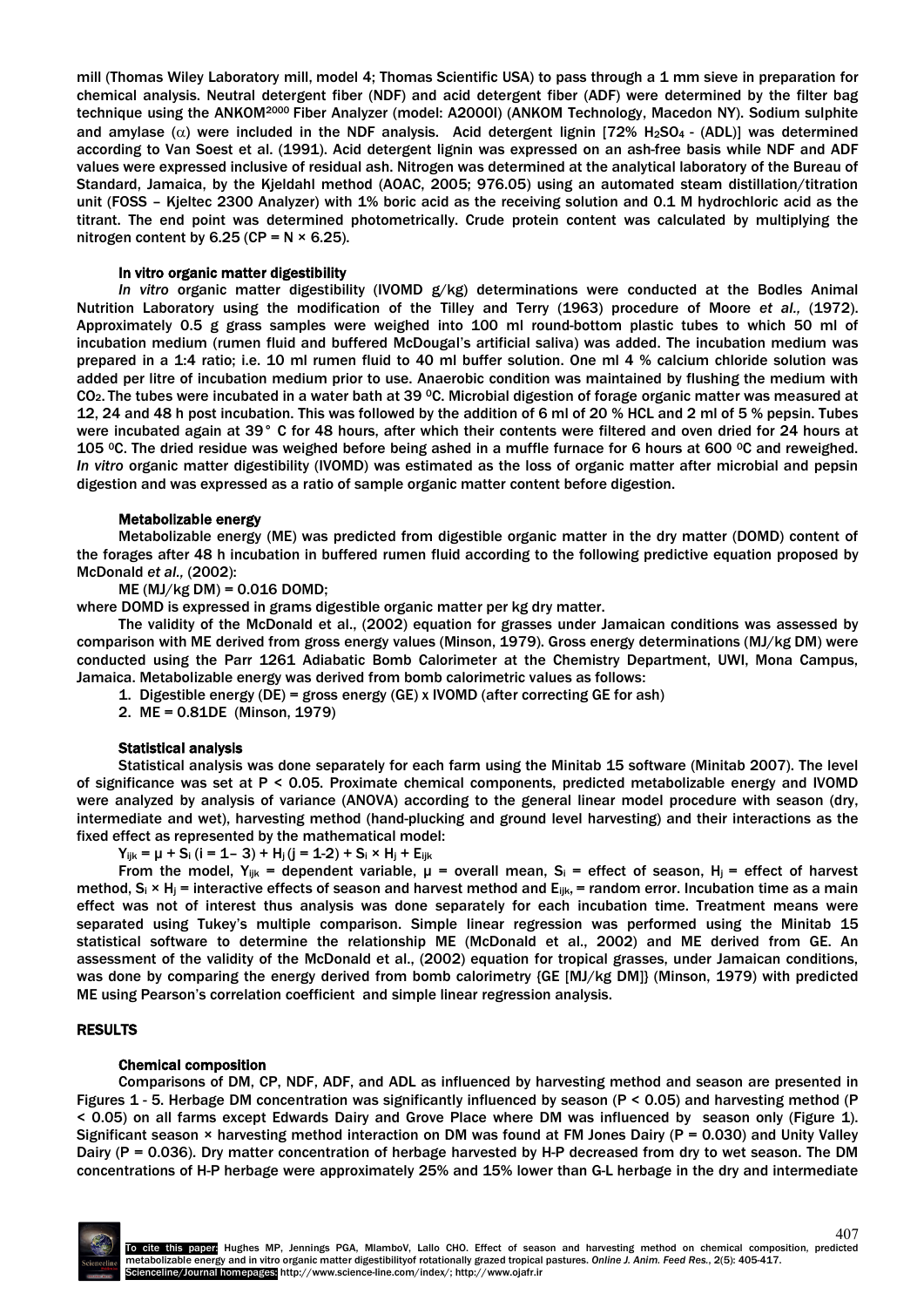

seasons, respectively. During the wet season, concentrations of herbage DM differed significantly between H-P and G-L samples (P < 0.05) only at Ponderosa Dairy and Barkeith Farms. Pasture herbage CP concentration was significantly (P < 0.05) affected by season and harvest method (Figure 2).

Figure 1 - Effect of season and harvesting method on dry matter concentration (g/kg) at the respective site



## Figure 2 - Effect of season and harvesting method on crude protein concentration (g/kg) at the respective site

Wet and intermediate season H-P herbage CP concentrations differed significantly (P < 0.05) on all farms except Ponderosa Dairy and Edwards Dairy. Crude protein concentrations of H-P harvested herbage were lowest in the dry season. Season  $\times$  harvesting method interaction on CP concentration was significant only at Edwards Dairy (P = 0.032). Hand - plucked herbage (62.7  $\pm$  7 - 172  $\pm$  8 g/kg DM) had significantly higher CP than those harvested at G-L  $(36.5 \pm 1 - 126 \pm 14$  g/kg DM) on all farms across the three seasons. Concentrations of NDF were significantly (P < 0.05) affected by season and method of harvest at Edwards Dairy, Ponderosa Dairy and Grove Place (Figure 3). Season, harvesting method and their interaction, significantly (P < 0.05) influenced pasture NDF at Serge Island Dairies, FM Jones Dairy and Unity Valley Dairy. Neutral detergent fiber at Barkeith Farms was only affected by season (P = 0.001). Herbage harvested at ground-level had 14.6%, 8.1% and 5.6 % more NDF than hand - plucked herbage in the dry, intermediate and wet season, respectively. NDF in H-P herbage increased from dry (548  $\pm$  12 – 672  $\pm$  16 g/kg DM) to wet (681  $\pm$  16 - 749  $\pm$  12 g/kg DM) season. Season and harvesting method significantly (P < 0.05) influenced ADF content at Serge Island Dairies, Ponderosa Dairy, Unity Valley Dairy and Barkeith Farms (Figure 4).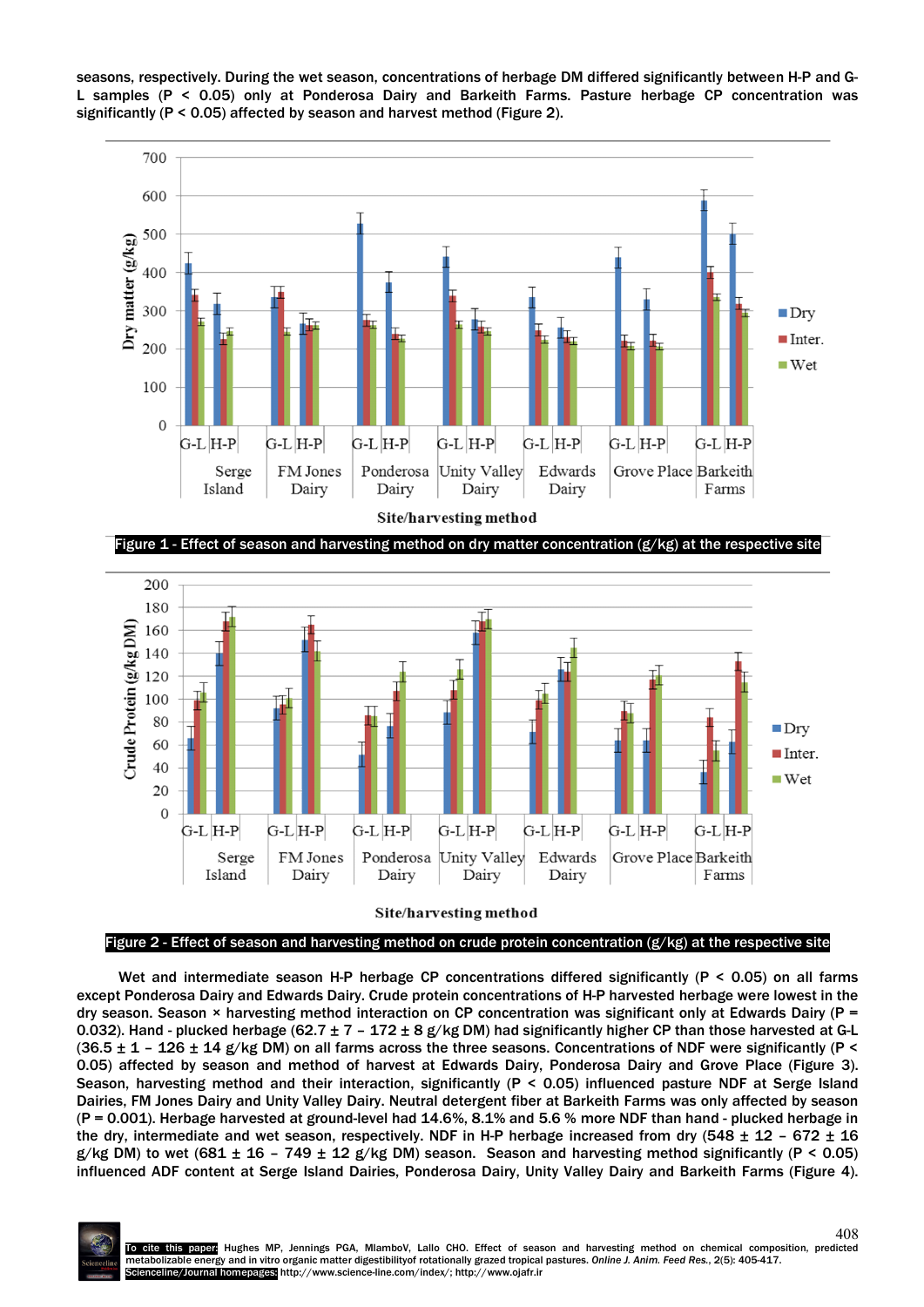

Acid detergent fiber concentrations were significantly affected by harvesting method at Edwards Dairy ( $P = 0.000$ ), Grove Place  $(P = 0.001)$  and FM Jones Dairy  $(P = 0.004)$ .

Figure 3. Effect of season and harvesting method on neutral detergent fiber (NDF) concentration respective site



Figure 4. Effect of season and harvesting method on acid detergent fiber (ADF) concentration (g/kg) at the respective site

Acid detergent fiber concentrations in G-L harvested herbage were significantly (P < 0.05) higher (403  $\pm$  16 – 507  $\pm$  15 g/kg DM) than those harvested by H-P (351  $\pm$  14 - 447  $\pm$  18 g/kg DM) on all farms except for FM Jones Dairy. Acid detergent fiber concentrations decreased from dry to wet season for H-P harvested herbage on all farms except at Ponderosa Dairy and Unity Valley Dairy where ADF was highest during the intermediate season. Concentrations of ADL were significantly (P < 0.05) affected by season and harvesting method at Serge Island Dairies, FM Jones Dairy, Grove Place and Barkeith Farms (Figure 5). Harvesting method significantly (P < 0.05) influenced ADL concentration at Edwards Dairy and Ponderosa Dairy. Season × harvest method interaction was significant for ADL (P = 0.032) at Ponderosa Dairy. Dry and wet season H-P harvested herbage ADL differed significantly (P < 0.05) only at Grove Place.

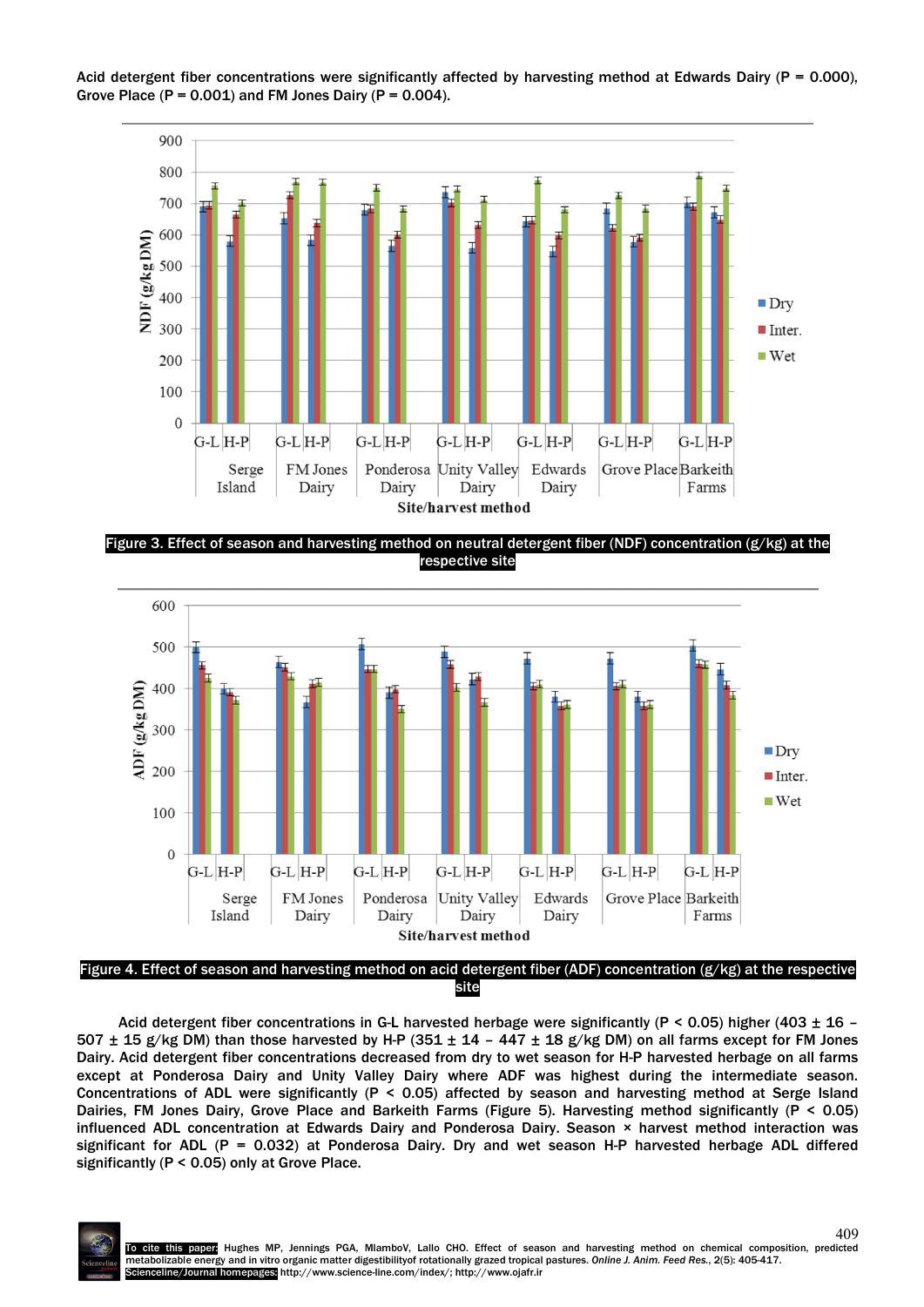

Figure 5 - Effect of season and harvesting method on acid detergent lignin (ADL) concentration (g/kg) at the respective site

# *In vitro* organic matter digestibility (IVOMD)

Digestibility after 12 h incubation: The effect of season and harvesting method on IVOMD after 12 h incubation (IVOMD<sub>12</sub>) is presented in Table 1. Season and harvesting method significantly (P < 0.05) affected IVOMD<sub>12</sub> on all farms. Interactive effect of season  $\times$  harvest method was significant (P = 0.047) only at Serge Island Dairies. Groundlevel harvested herbage IVOMD<sub>12</sub> increased from dry (204  $\pm$  7 - 299  $\pm$  29 g/kg) to intermediate (281  $\pm$  33 - 372  $\pm$ 13 g/kg) season then decreased in the wet (210  $\pm$  10 - 268  $\pm$  11 g/kg) season. Similarly, H-P herbage IVOMD<sub>12</sub> increased from dry (237  $\pm$  5 - 380  $\pm$  19 g/kg) to intermediate (355  $\pm$  17 - 440  $\pm$  12 g/kg) season then decreased in the wet (258  $\pm$  17 – 355  $\pm$  4 g/kg) season. Hand plucked harvested herbage IVOMD<sub>12</sub> was significantly greater (P < 0.05) than G-L herbage on all farms. Dry and wet season G-L harvested herbage IVOMD<sub>12</sub> differed only at Unity Valley Dairy ( $P = 0.028$ ).

# Table 1 - Effect of season and harvesting method (G-L & H-P) on *in vitro* organic matter digestibility (Mean ± SEM) after 12 h incubation

| <b>Farm</b>                                                                                                        | Season/harvesting method |                          |                           |                     |                         |                          |
|--------------------------------------------------------------------------------------------------------------------|--------------------------|--------------------------|---------------------------|---------------------|-------------------------|--------------------------|
|                                                                                                                    | <b>Dry Season</b>        |                          | Intermediate season       |                     | <b>Wet Season</b>       |                          |
|                                                                                                                    | G-L                      | H-P                      | G-L                       | $H-P$               | G-L                     | $H-P$                    |
| <b>Serge Island Dairies</b>                                                                                        | $23.5 \pm 27a$           | $377 + 16b$              | $367 + 21b$               | $440 \pm 12$        | $268 + 11a$             | $326 \pm 4$ <sup>d</sup> |
| <b>FM Jones Dairy</b>                                                                                              | $274 + 26a$              | $380 + 19b$              | $285 + 30a$               | $374 \pm 14^{b}$    | $210+10$ c              | $262 \pm 5^{\circ}$      |
| Ponderosa Dairy                                                                                                    | $236 + 25a$              | $289 + 18b$              | $314 + 16$ <sub>bd</sub>  | $370 + 20$          | $254 + 2a$              | $330 + 3d$               |
| <b>Unity Valley Dairy</b>                                                                                          | $234 + 12a$              | $349 + 52$ <sub>bc</sub> | $315 + 34b$               | $401 + 21$          | $267 + 11$ <sup>d</sup> | 299±23d                  |
| <b>Edwards Dairy</b>                                                                                               | 299±29a                  | $360 + 9b$               | $372 + 13$ <sub>bc</sub>  | $383 \pm 8$         | $260 + 28a$             | 355±4 <sup>b</sup>       |
| <b>Grove Place</b>                                                                                                 | $247 + 37a$              | $306 + 13b$              | $303 + 18^{b}$            | $355 \pm 17$ c      | $217 + 13a$             | $284 + 10^{b}$           |
| <b>Barkeith Farms</b>                                                                                              | $204 + 7a$               | $237 + 5c$               | $281 \pm 33$ <sup>b</sup> | 360±44 <sup>d</sup> | $215 + 17a$             | $258 + 17$ bc            |
| a,b,c,d.; Items within row for the respective farm with different superscripts differ significantly ( $P < 0.05$ ) |                          |                          |                           |                     |                         |                          |

Digestibility after 24 h incubation: *In vitro organic matter digestibility after 24 h incubation (IVOMD<sub>24</sub>) was* significantly (P < 0.05) influenced by season and harvesting method on all farms (Table 2). Significant interactive effect between season  $\times$  harvesting method was found at Edwards Dairy (P = 0.003) and Serge Island Dairies (P = 0.024). The IVOMD24 of H-P harvested herbage was significantly higher (P < 0.05) than G-L harvested herbage except during the dry season at Ponderosa Dairy and the wet season at Unity Valley Dairy. Ground -level herbage IVOMD24 increased from dry (285  $\pm$  25 - 372  $\pm$  22 g/kg) to intermediate (389  $\pm$  38 - 455  $\pm$  38 g/kg) season then decreased in the wet (233  $\pm$  22 – 363  $\pm$  9 g/kg) season. Similarly, H-P herbage IVOMD<sub>24</sub> increased from dry (331  $\pm$  5 – 525  $\pm$ 11 g/kg) to intermediate (491  $\pm$  40 – 562  $\pm$  32 g/kg) season then decreased in the wet (325  $\pm$  20 – 425  $\pm$  8 g/kg) season. Dry and wet season IVOMD<sub>24</sub> for both G-L and H-P harvested herbage were not significantly different (P > 0.05) at Ponderosa Dairy and Barkeith Farms. Similarly, there were no significant differences (P > 0.05) between dry and wet season G-L herbage IVOMD24 at Serge Island Dairies, Unity Valley Dairy and Grove Place.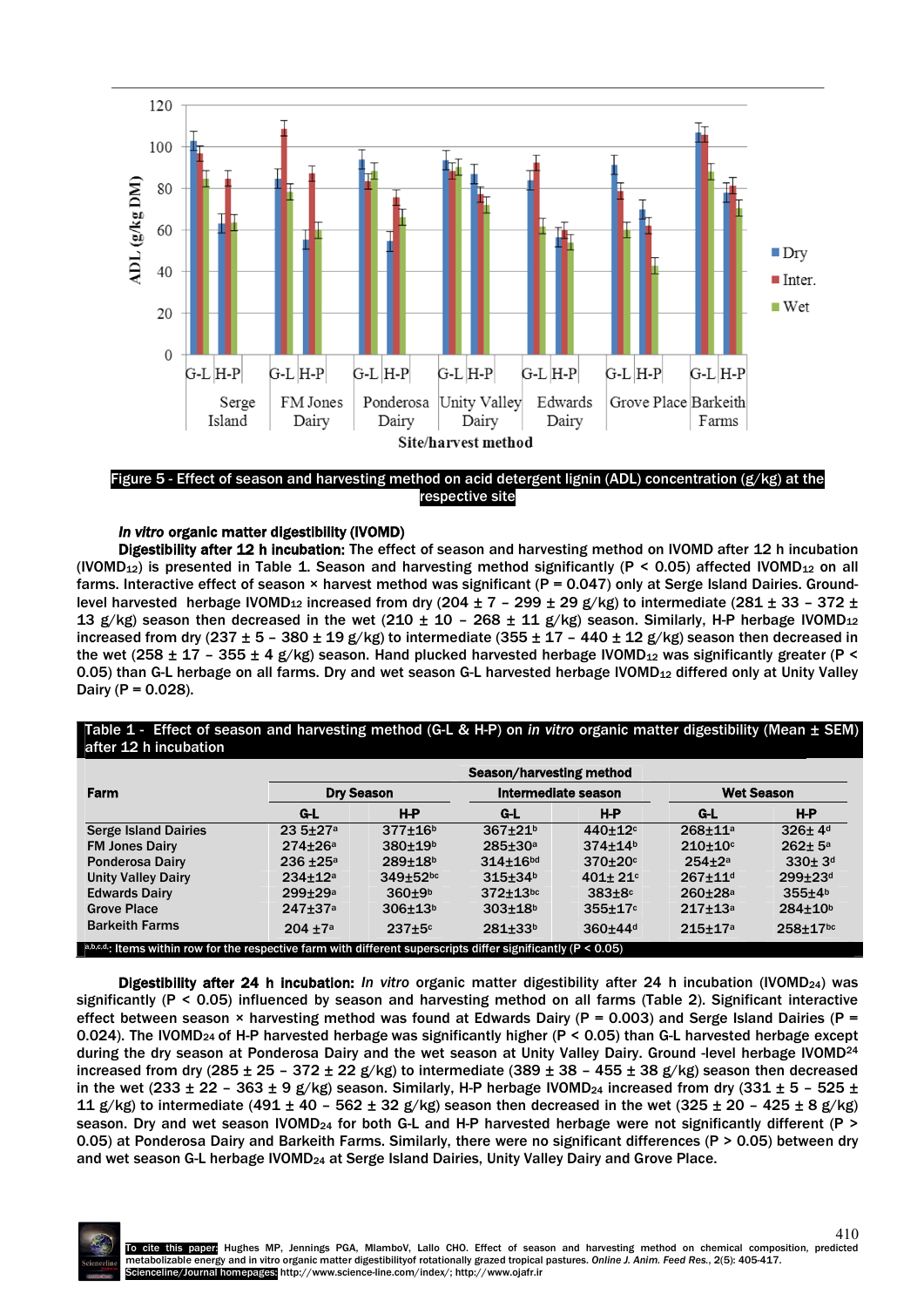# Table 2 - Effect of season and harvesting method (G-L & H-P) on *in vitro* organic matter digestibility (Mean ± SEM) after 24 h incubation

| Farm                                                                                                               | <b>Dry Season</b>    |                      | Intermediate season     |                         | <b>Wet Season</b>       |                        |  |
|--------------------------------------------------------------------------------------------------------------------|----------------------|----------------------|-------------------------|-------------------------|-------------------------|------------------------|--|
|                                                                                                                    | G-L                  | H-P                  | G-L                     | $H-P$                   | G-L                     | H-P                    |  |
| <b>Serge Island Dairies</b>                                                                                        | $313 + 18a$          | $498 + 10b$          | 455±38b                 | $545 \pm 17$ c          | $311+10a$               | $380 + 12$ d           |  |
| <b>FM Jones Dairy</b>                                                                                              | $362 + 22a$          | $513 + 14b$          | $389 + 38$ <sup>a</sup> | $562 + 32c$             | $277 + 12$ <sup>d</sup> | $337 + 12a$            |  |
| Ponderosa Dairy                                                                                                    | $309 + 47a$          | $375 + 34ab$         | $408 + 28b$             | $522 + 22c$             | $330 + 16a$             | $389 + 14b$            |  |
| <b>Unity Valley Dairy</b>                                                                                          | $372 + 22a$          | $483 \pm 17$         | $430 + 34$ <sup>b</sup> | $522 + 16c$             | $363 + 9a$              | $382 \pm 6a$           |  |
| <b>Edwards Dairy</b>                                                                                               | $369 + 20a$          | $525 + 11$           | $454 \pm 12$ c          | $501 + 10b$             | $329 \pm 6d$            | $425 \pm 8$            |  |
| <b>Grove Place</b>                                                                                                 | $346 \pm 55$ ad      | $435 \pm 15^{\circ}$ | $432 + 12b$             | $492 + 23c$             | $305 \pm 13a$           | $336\pm8$ <sup>d</sup> |  |
| <b>Barkeith Farms</b>                                                                                              | $285 \pm 25^{\circ}$ | $331 \pm 5^{b}$      | $404 \pm 36$ c          | $491 + 40$ <sup>d</sup> | $233 + 22a$             | $325 \pm 20^6$         |  |
| a,b,c,d.; Items within row for the respective farm with different superscripts differ significantly ( $P < 0.05$ ) |                      |                      |                         |                         |                         |                        |  |

Digestibility after 48 h incubation: *In vitro* organic matter digestibility after 48h incubation (IVOMD48) was significantly (P < 0.05) affected by season, harvest method (P < 0.05) and their interaction (P < 0.05) at FM Jones Dairy and Edwards Dairy (Table 3). *In vitro* organic matter digestibility (IVOMD48) at Unity Valley Dairy was significantly (P < 0.05) affected by harvesting method (P = 0.000) and season  $\times$  harvesting method interaction (P = 0.011). Season and harvesting method significantly influenced IVOMD<sub>48</sub> (P < 0.05) on the other farms. "Hand plucked" herbage IVOMD<sub>48</sub> was significantly (P < 0.05) higher than G-L harvested herbage on all farms. The IVOMD<sub>48</sub> of G-L harvested herbage increased from dry  $(312 \pm 13 - 494 \pm 8g/kg)$  to intermediate  $(444 \pm 24 - 613 \pm 8g/kg)$ season then decreased in the wet (326  $\pm$  19 - 489  $\pm$  15g/kg) season. Hand - plucked herbage IVOMD<sub>48</sub> followed the same pattern; increasing from the dry (451 ± 16 - 676 ± 10g/kg) to intermediate (589 ± 26 - 672 ± 15g/kg) season then fell in the wet (447  $\pm$  6 – 617  $\pm$  6g/kg) season except for FM Jones Dairy where H-P herbage IVOMD<sub>48</sub> decreased from dry to wet season. Dry and wet season IVOMD<sub>48</sub> for G-L harvested herbage was significantly different ( $P = 0.028$ ) only at Unity Valley Dairy.

# Table 3 - Effect of season and harvesting method (G-L & H-P) on *in vitro* organic matter digestibility (Mean ± SEM) after 48 h incubation

| Farm                                                                                                               | Season/harvesting method |                          |                     |                |                   |                           |  |
|--------------------------------------------------------------------------------------------------------------------|--------------------------|--------------------------|---------------------|----------------|-------------------|---------------------------|--|
|                                                                                                                    | <b>Dry Season</b>        |                          | Intermediate season |                | <b>Wet Season</b> |                           |  |
|                                                                                                                    | G-L                      | H-P                      | G-L                 | $H-P$          | G-L               | $H-P$                     |  |
| <b>Serge Island Dairies</b>                                                                                        | $380 + 24a$              | $592 + 16b$              | $472 + 18$          | $640 + 1d$     | $437 + 10$        | 568±39b                   |  |
| <b>FM Jones Dairy</b>                                                                                              | $465 \pm 32$ ad          | $661 + 12b$              | $444 + 24a$         | $662 + 18b$    | $434 \pm 10^a$    | $494 \pm 18$ <sup>d</sup> |  |
| <b>Ponderosa Dairy</b>                                                                                             | $413 + 28a$              | $561 + 32b$              | 588±34c             | $654 \pm 22$ d | $449 \pm 9$ ac    | $603 + 12e$               |  |
| <b>Unity Valley Dairy</b>                                                                                          | $405 + 25a$              | $600+22b$                | $478 \pm 16$ c      | $619+26b$      | $489 \pm 15$ c    | $547 + 13$ d              |  |
| <b>Edwards Dairy</b>                                                                                               | $494 + 8a$               | $676 + 10^{b}$           | $577 \pm 7$ c       | $672 + 15b$    | $478 + 24a$       | $617 + 6d$                |  |
| <b>Grove Place</b>                                                                                                 | $474 + 73a$              | $622 + 29$ <sub>bc</sub> | $613+8^{b}$         | $650 \pm 16$ c | $462 + 26a$       | $571 \pm 3d$              |  |
| <b>Barkeith Farms</b>                                                                                              | $321 + 13a$              | $451 + 16b$              | 444±25b             | $589 \pm 34$ c | $326 + 19a$       | $447\pm6b$                |  |
| a,b,c,d.; Items within row for the respective farm with different superscripts differ significantly ( $P < 0.05$ ) |                          |                          |                     |                |                   |                           |  |

## Metabolizable energy

Metabolizable energy (McDonald *et al.,* 2002) after 48h ruminal *in vitro* fermentation was significantly affected by season (P < 0.05) and harvesting method (P < 0.05) on all farms (Table 4). Interactive effect of season  $\times$ harvesting method was significant at Edwards Dairy (P = 0.005), Unity Valley Dairy (P = 0.018) and FM Jones Dairy (P = 0.008). Metabolizable energy of H-P harvested herbage (6.7  $\pm$  0.1 - 10  $\pm$  0.1MJ/kg DM) was higher than G-L harvested herbage (4.8  $\pm$  0.2 – 9.1  $\pm$  0.1MJ/kg DM) on all farms across the three seasons except for Grove Place during the intermediate season. Ground level harvested herbage ME ranged from  $4.8 \pm 0.2$  -7.4  $\pm$  0.1 MJ/kg DM in the dry season,  $6.6 \pm 0.4 - 9.1 \pm 0.1$  MJ/kg DM in the intermediate season and  $4.9 \pm 0.3 - 7.3 \pm 0.2$  MJ/kg DM in the wet season. The ME of herbage harvested by H-P varied from  $6.8 \pm 0.2$  -  $10.0 \pm 0.1$  MJ/kg DM,  $8.7 \pm 0.5$  -  $9.9 \pm 0.2$ MJ/kg DM and  $6.7 \pm 0.1 \cdot 9.1 \pm 0.1$  MJ/kg DM in the dry, intermediate and wet season, respectively.

# Table 4 - Effect of season and harvest method on metabolizable energy (MJ/kg DM) [McDonald et al., 2002] of tropical pastures grazed by beef and dairy cattle in Jamaica

|                                                                                                                    |                             | Season/harvesting method    |                            |                 |                            |                            |  |
|--------------------------------------------------------------------------------------------------------------------|-----------------------------|-----------------------------|----------------------------|-----------------|----------------------------|----------------------------|--|
| Farm                                                                                                               | Dry                         |                             |                            | Intermediate    |                            | Wet                        |  |
|                                                                                                                    | G-L                         | $H-P$                       | G-L                        | $H-P$           | $G-L$                      | $H-P$                      |  |
| <b>Serge Island Dairies</b>                                                                                        | $5.7 \pm 0.3^{\circ}$       | $8.7 \pm 0.2$ <sup>d</sup>  | $7.1 \pm 0.3^b$            | $9.4 \pm 0.1^e$ | $6.5 \pm 0.2$              | $8.3 \pm 0.6$ <sup>d</sup> |  |
| <b>FM Jones Dairy</b>                                                                                              | $7.0 \pm 0.4$ <sup>ab</sup> | $9.8 \pm 0.2$               | $6.7 \pm 0.3^{\rm b}$      | $9.3 \pm 0.3$ ° | $6.5 \pm 0.1$ <sup>b</sup> | $7.4 \pm 0.2^a$            |  |
| <b>Ponderosa Dairy</b>                                                                                             | $6.2 \pm 0.4^{\circ}$       | $8.2 \pm 0.4$               | $7.2 \pm 0.5^{\circ}$      | $9.7 \pm 0.3$ d | $6.7 \pm 0.1$ <sup>a</sup> | $9.0 \pm 0.1$ <sup>d</sup> |  |
| <b>Unity Valley Dairy</b>                                                                                          | $6.1 \pm 0.4^{\circ}$       | $8.8 \pm 0.4$               | $7.1 \pm 0.2$              | $9.1 \pm 0.4$   | $7.3 \pm 0.2$              | $8.2 \pm 0.2$ <sup>d</sup> |  |
| <b>Edwards Dairy</b>                                                                                               | $7.4 \pm 0.1^a$             | $10.0 \pm 0.1$ <sup>c</sup> | $8.5 \pm 0.1$ <sup>b</sup> | $9.9 \pm 0.2$ ° | $7.1 \pm 0.3^a$            | $9.1 \pm 0.1$ <sup>d</sup> |  |
| <b>Grove Place</b>                                                                                                 | $7.1 \pm 1.1^a$             | $9.2 \pm 0.4$ <sub>bc</sub> | $9.1 \pm 0.1^b$            | $9.6 \pm 0.3^b$ | $6.8 \pm 0.4^{\circ}$      | $8.5 \pm 0.1$ <sup>c</sup> |  |
| <b>Barkeith Farms</b>                                                                                              | $4.8 \pm 0.2$ <sup>a</sup>  | $6.8 \pm 0.2^b$             | $6.6 \pm 0.4^{\circ}$      | $8.7 \pm 0.5$ ° | $4.9 \pm 0.3^a$            | $6.7 \pm 0.1^b$            |  |
| a,b,c,d.; Items within row for the respective farm with different superscripts differ significantly ( $P < 0.05$ ) |                             |                             |                            |                 |                            |                            |  |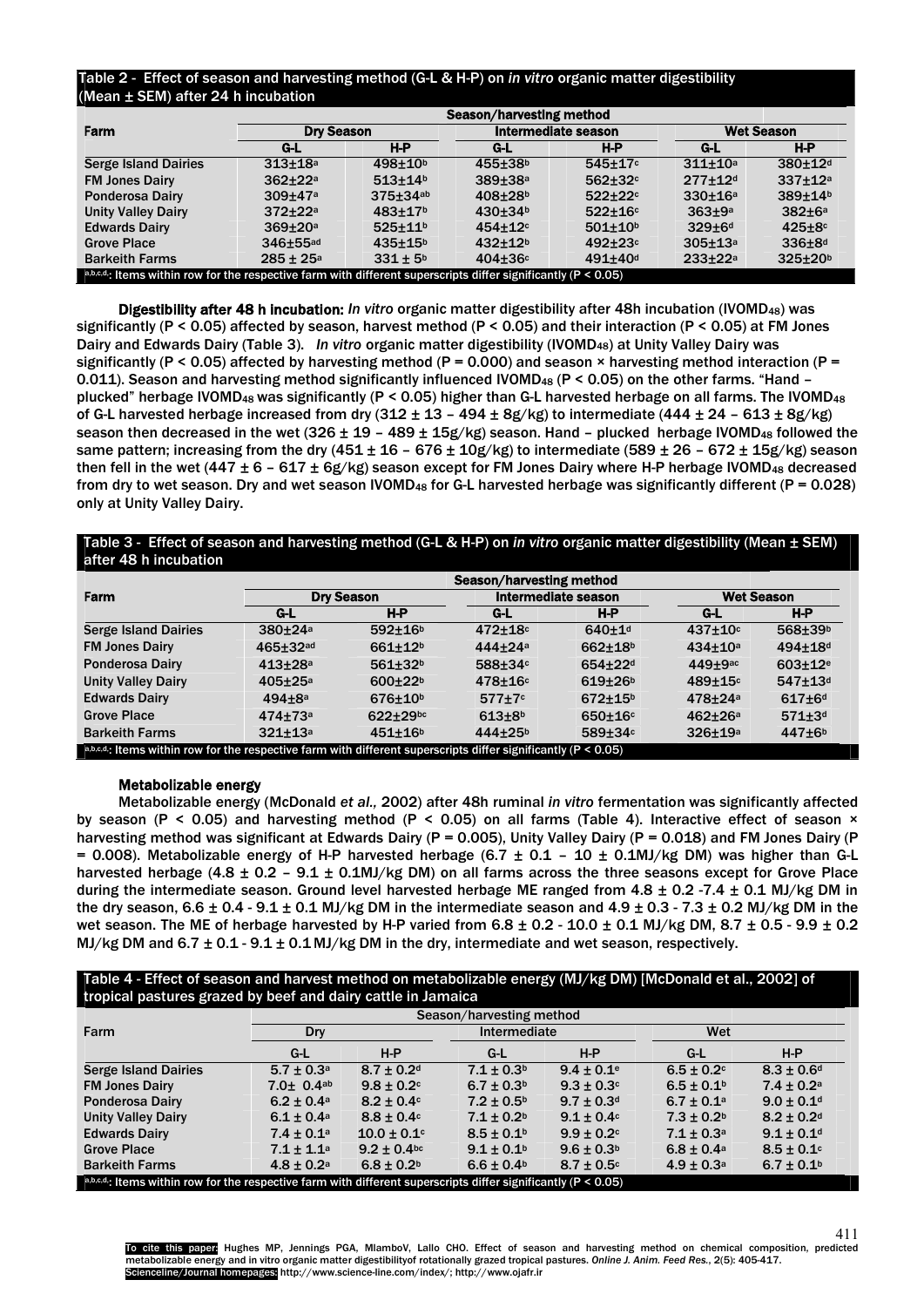Significant difference (P < 0.05) between dry and intermediate season ME for H-P harvested herbage was observed only on Serge Island Dairies, Ponderosa Dairy and Barkeith Farms. The relationship between ME derived from GE (Y) (Minson, 1979) and that calculated from IVOMD (X) (McDonald et al., 2002) (Figure 6) was described by the simple linear regression:

 $Y = -0.072 + 0.927X$  (R<sup>2</sup> = 0.752); P > 0.05

The relationship between the ME derived from both methods was highly correlated with correlation coefficient of  $r^2 = 0.867$ .

# **DISCUSSION**

# Chemical composition

Observable differences in pasture chemical composition between farms can be attributable to differences in pasture species, management, climate, and soil type. For example, pastures at Ponderosa Dairy, Edwards Dairy and Grove Place were planted to *Brachiaria spp* while the remaining farms had *Cynodon spp*. On the beef farms (Grove Place and Barkeith Farms), pastures are grazed for longer periods and at longer intervals than on the dairy farms. The difference in chemical composition between H-P and G-L herbage "within site" highlights the contrast in nutritive value of the total herbage offered versus potentially grazed herbage.

It has been previously pointed out that tropical grasses are distinctly vertically heterogeneous in chemical composition and morphology (Stobbs 1975; Sollenberger and Burns 2001). Herbage harvested by "hand-plucking" would have comprised mainly of portions of the upper sward canopy; hence a higher proportion of leaf than stem. In fact, Holderbaum *et al.,* (1992) showed that leaf percentage may be as much as three times greater in the upper half than in the lower half of a *Limpograss (Hermarthria altissima)* canopy. Several authors (Laredo and Minson, 1973; Moreia *et al.,* 2004; Hare *et al.,* 2009) have confirmed that the concentrations of cell wall fractions (NDF, ADF and lignin) of tropical grasses are usually lower and crude protein (Moreia *et al.,* 2004; Newman *et al.,* 2003; Hare *et al.,*  2009) usually higher in leaf than stem. This is expected to positively influence diet selection of the grazing animal (Weir and Torell 1959; Stobbs, 1975; Burns *et al.,* 1992). In fact, Laredo and Minson (1973) separated leaves and stems of similar digestibility from five grasses and found that intake of leaf was 46% higher than stem when fed to sheep. Stobbs, (1975) noted that under rotational grazing, cattle graze the uppermost leaves first, followed by leafbearing stems. This grazing behaviour was identified as critical to the animal being able to satisfy its nutrient and intake requirements (Stobbs, 1975). The lower DM of H-P herbage in the current study may have been the result of higher moisture content of the upper-most leafy portion of the grass canopy, particularly during the intermediate and wet seasons. Higher CP concentration of H-P herbage in this study is consistent with literature (Holderbaum *et al.,* 1992; Newman *et al.,* 2002) and is also attributable to the upper horizons of the sward canopy having a greater proportion of green leaf than stem. Holderbaum *et al.,* (1992) observed a 43 % decrease in CP concentration from top to bottom of a *Limpograss* canopy.

The mean CP concentration of H-P herbage in the current study exceeded the minimum threshold level of 80 g/kg which might limit intake of tropical forages (Milford and Minson, 1966; Minson, 1980) and that which is needed to maintain optimum rumen function (Minson and Milford, 1967). In fact, H-P herbage in the present study can supplied CP more than adequate to support average daily milk yields above 15 litres per cow (NRC, 2001). Average daily milk yield of 15 liters per cow is well above current levels of production on Jamaican dairy farms (Miller, pers. comm). This, however, was not the case with G-L herbage, particularly during the dry season where CP was generally below the 80 g/kg threshold. The moderate to high CP concentrations of H-P herbage suggest that the level of production that can be sustained is dependent on the availability of such herbage in sufficient quantity to satisfy the DM intake requirement of the grazing animal.

The chemical components of H-P herbage appeared to be less sensitive to seasonal variations compared to G-L herbage. This observation was supported by Telford *et al.,* (1975) who reported that the diet selected by esophagealfistulated cows and calves grazing *Cynodon dactylon* fertilized at three different N rates, did not vary much over two grazing trials at different times of the year. This implies that if afforded the opportunity, the grazing animal will consistently select herbage of the highest quality throughout the year, subject to the availability of adequate herbage to select from. The observation in the present study that NDF in both H-P and G-L was highest during the wet season contradicts earlier reports (Tekletsadik *et al.,* 2004; Mtui *et al.,* 2009; Lopez-Gonzalez *et al.,* 2010) in which NDF was significantly higher in the dry compared to wet season. This might have been the result of hemicellulose concentration which tends to be high in rapidly growing grass. Rapid growth rates are mostly observed in the wet season or in pastures under irrigation. Reports in the literature confirm ADF and ADL of tropical grasses being lowest in the wet season (Relling *et al.,* 2001; Mtui *et al.,* 2009). Faster rate of maturity resulting in rapid lignification (Van Soest *et al.,* 1991) due to higher temperatures and severe moisture stress in the dry season could account for this.

# *In vitro* organic matter digestibility (IVOMD)

Digestibility after 12 h incubation: Approximately 60 - 65% of the OM of both G-L and H-P herbage was digested within the first 12h of incubation. This was in agreement with several other reports which demonstrated that the rate of forage digestion is highest during the earlier stages of incubation (Prigge *et al.,* 1984; Kamalak *et al.,* 2005a; Kamalak *et al.,* 2005b). In fact, Kamalak *et al.,* (2005a) reported that alfalfa hay and silage *in vitro* digestibility after 12h incubation was approximately 78% of the digestibility (56.3 and 61.2%, respectively) recorded after 48 hours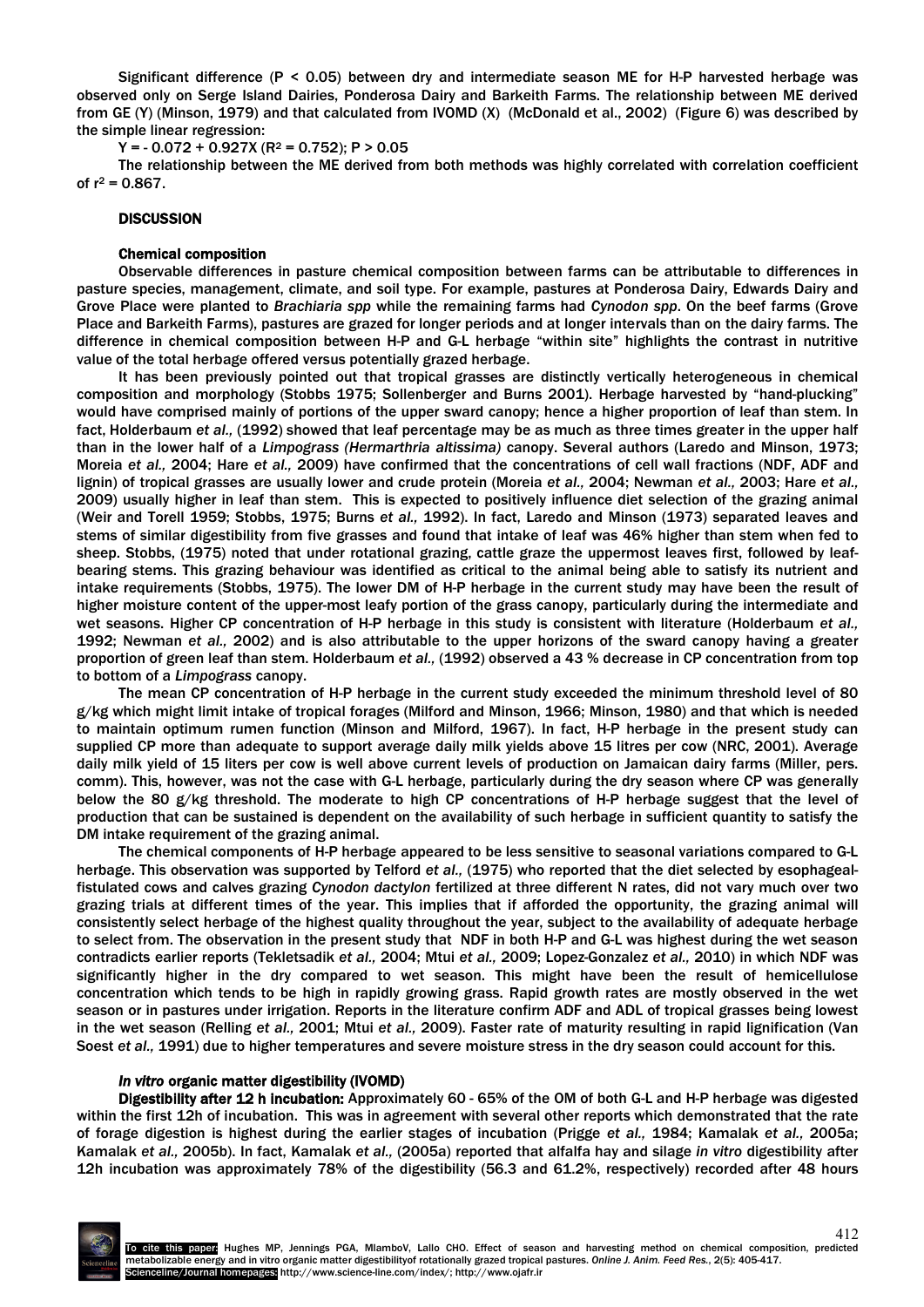incubation using the gas production technique. This high initial rate of forage digestion represents microbial degradation of the rapidly soluble forage fraction (Van Soest, 1967; Mertens and Ely, 1982) that is readily available for animal use. Prigge *et al.,* (1984) showed that total VFA from fistulated wethers and steers, peaked at 12 h post feeding a diet of perennial ryegrass (*Lolium* perenne) or swtichgrass (*Panicum vigatum L.*) hay. Juarez Lagunes *et al.,* (1999) estimated the digestion rate of non-structural carbohydrates (NSC) of *Digitaria decumbens* to be around 13.5 % DM/hour.

However, the rate of digestion at early incubation intervals seems to be dependent on the ratio of total cell wall components to NSC which might have accounted for the differences in IVOMD between G-L and H-P herbage within and between seasons.

Digestibility after 24 h incubation: Forage digestibility at 24 h might better represent digestibility by ruminant livestock compared to 48 h which may over-estimate, or 12h which may under-estimate digestibility. Several reports have suggested that the actual rumen retention time of forages by cattle is closer to 24 h (Prigge *et al.,* 1984; Prigge *et al.,* 1990; Kokkonen *et al.,* 2000). From the study of Prigge *et al.,* (1990) rumen retention time of forage diets containing 100 % alfalfa, 50 : 50 alfalfa : switchgrass, 25 : 75 alfalfa : switchgrass and 100 % switchgrass combinations fed to three fistulated cattle were 24.3, 24.8, 24.7 and 29.8 hours, respectively. It must be noted that these forages were of superior quality to those investigated in the present study, particularly the G-L herbage. This implies that the rumen retention time of H-P herbage might be shorter than that of G-L herbage.

The positive relationship between forage digestibility and intake (Laredo and Minson 1975; Cheeke, 1999) and inverse correlation with rumen retention time (Laredo and Minson 1973) would suggest that intake by grazing cattle might be expected to be greater for herbage of similar quality to that of hand-plucked samples compared to G-L herbage and correspondingly, greater in the intermediate season compared to wet and dry season. *In vitro* organic matter digestibility after 24 h incubation of H-P herbage from the present study, particularly those from the intermediate season, falls within ranges reported by Holechek *et al.,* (1989) and Kamalak *et al.,* (2005a). Similarly, IVOMD24 of G-L herbage was comparable to 24 h digestibility of wheat and barley straw but inferior to alfalfa hay and silage and maize silage reported by Kamalak *et al.,* (2005b). These differences are mainly associated with the contrasting chemical compositions, primarily fibre fractions of the different forages.

Digestibility after 48 h incubation: The low IVOMD<sub>48</sub> of G-L herbage is mainly a function of the high cell wall components (NDF, ADF and ADL) which has been shown to negatively affect forage digestibility (Van Soest, 1967; Van Soest, 1994; Jung and Allen, 1995). Lignin, in particular, is the main factor that limits forage digestibility (Jung and Allen, 1995). In addition, low CP has a negative effect on forage digestibility (Minson, 1980). However, it is important to note that the relationship between forage digestibility and lignin concentration is non-linear, which implies a spatial and a chemical effect of lignin on forage digestion (Van Soest, 1967; Dryden, 2008). This could be the reason for the higher IVOMD<sub>48</sub> observed in the dry compared to the wet season despite similar ADL concentrations in both seasons. Van Soest (1994) pointed out that grasses and legumes of similar digestibility differ in chemical composition, with legume cell wall containing about twice the lignin as grass but ferments at a faster rate than grasses at the same stage of maturity. This suggests that forages with the lowest lignin are not necessarily the most digestible. The difference in IVOMD48 between G-L and H-P herbage is possibly due in part to the higher proportion of leaf versus stem in the upper sward canopy represented by H-P herbage. Indeed, Newman, *et al.,* (2003) showed that IVOMD was generally greater for herbage from the upper 25 % versus next lower 50 % of a continuously stocked *Limpograss* pasture canopy.

In a study reported by Lopez-Gonzalez *et al.,* (2010) i*n vitro* organic matter digestibility after 48 h incubation of *Cynodon plectostachyus* harvested at ground level, was higher than that of G-L herbage in the present study, while dry and wet season IVOMD48 of H-P herbage was within range of the findings of Dixon and Coates (2010) for dry matter digestibility (measured by faecal NIRS) of the diet of heifers grazing buffel grass pastures *(C. ciliaris).*

#### Metabolizable energy

Moir *et al.,* (1979) and Kolver, (2003) indicated that the quantity of metabolizable energy (ME) supplied is the first limiting factor to milk production from pasture-based systems. The higher ME of H-P compared to G-L herbage is attributed to the higher *in vitro* digestibility of the H-P herbage, since ME was a derivative of IVOMD. McDonald *et al.,* (2002) pointed out that the main factors affecting the ME value of feedstuff are those which influence its digestibility. Feedstuffs with low energy density are usually more fibrous and are used less efficiently (Dryden, 2008). Hence, if animals are forced to consume herbage approximating the poorer quality G-L herbage, this might well result in a decrease in the quantum of energy available for milk production and growth. Using the Cornell Net Carbohydrate and Protein System, Juarez Lagunes *et al.,* (1999) predicted that the volume of milk attainable from tropical pastures based on the ME supplied, decreased by 35 % when NDF increased from 600 to 800 g/kg DM. This relationship was in agreement with an earlier finding by Moir *et al.,* (1979) and has more recently been corroborated by Meeske *et al.,* (2006). Metabolizable energy values of Kikuyu grass *(Pennisetum clandestinum)* leaf (11 MJ/kg DM-1) and stem (9 MJ/kg DM-1) reported by Moir *et al.,* (1979) were higher than H-P (6.7 – 10 MJ/kg DM) and G-L (4.8 – 9.1 MJ/kg DM) herbage, respectively. Other authors (Meeske *et al.,* 2006; Cardenas-Medina *et al.,* 2010) reported ME values from tropical grasses within range of those observed in the present study. Based upon NRC (2001) the range of ME [NEl from NRC converted to ME (Dryden, 2008)] in G-L and H-P herbage during the dry season, is likely to limit milk

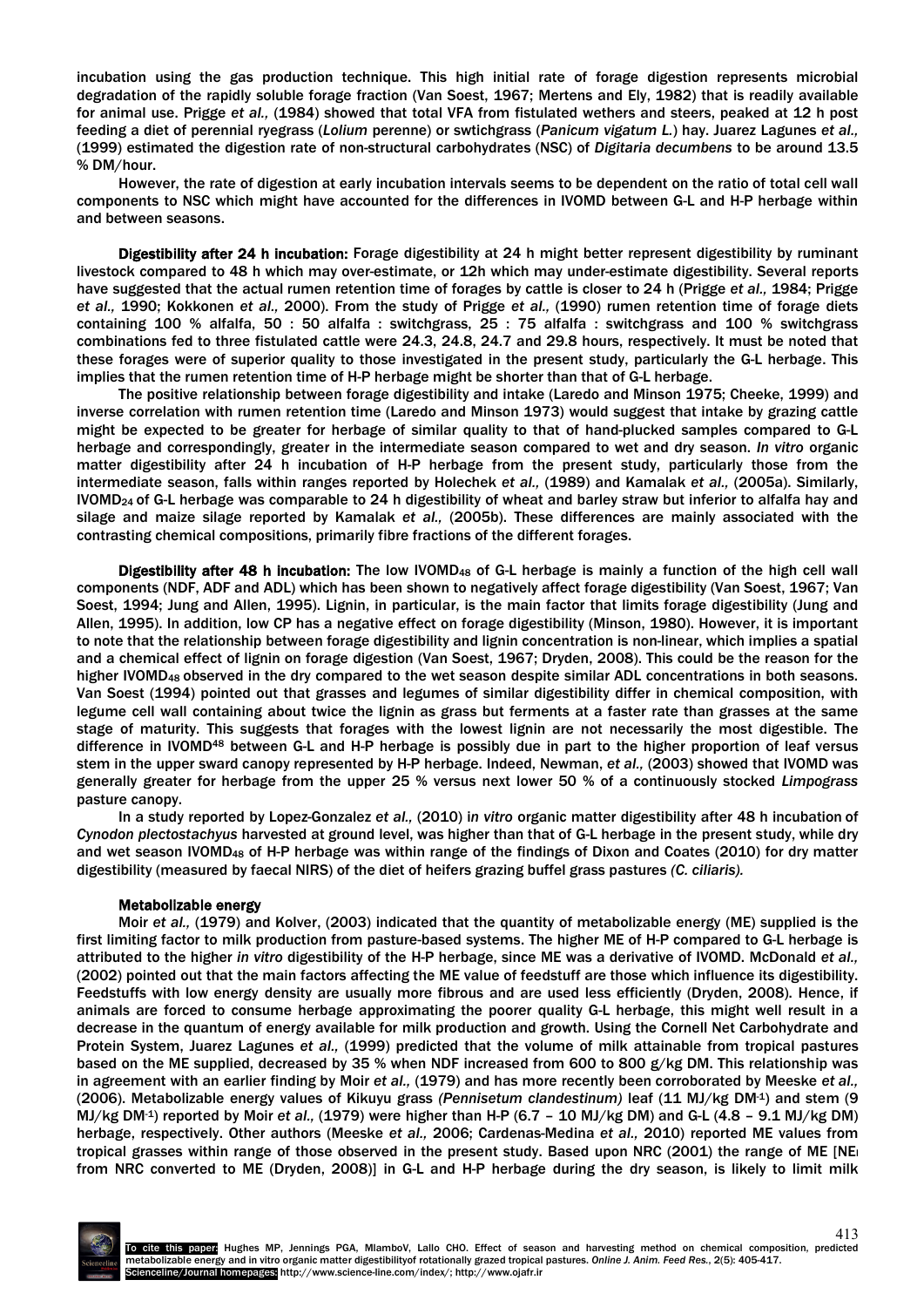production (4% fat-corrected) from a typical Jamaica Hope cow to approximately 4 - 6 litres/day and 6 - 8 litres/day, respectively.

During the intermediate and wet season, milk production from herbage with similar ME content to G-L and H-P could potentially peak at between 6.5 and 9 litres/day, respectively, provided DMI is sufficient. Jamaican pastures of the type assessed in the present study could potentially support moderate to high levels of beef production. Herbage similar to that collected by "hand-plucking" should provide enough ME (4.5 - 11.9 MJ/kg DM) to maintain ADG of 0.5 – 1.0 kg/day (NRC, 1996) for a typical Jamaica Red cattle (300 – 400 kg BW) provided DM of 3.5 – 8.5 kg is consumed daily. However, the fibrous nature of these grasses might be a limiting factor in achieving the required DMI (Jung and Allen, 1995; Dewhurst *et al.,* 2009) to achieve these levels of production. Under typical grazing management in Jamaica, in which beef cattle are allowed to graze one paddock for as long as six days; intake of the required level of ME might be inhibited after the first two days of grazing as the proportion of available leaf declines (Chacon and Stobbs, 1976). This might also be injurious to the leaf initials thus resulting in sward deterioration (Chacon and Stobbs, 1976). Therefore, farmers need to limit grazing duration to below three days in order to optimize nutrient intake. Jamaican researchers have, in the past, relied on gross energy determination (by adiabatic bomb calorimetry) to estimate ME. Determination of GE is, however, costly and time consuming. Estimation of metabolizable energy using the McDonald equation offers a simpler and more convenient method for predicting ME of feedstuffs with similar accuracy; since the difference between both methods has been found to be non- significant  $(P < 0.05)$ .



Figure 6 Relationship between ME (MJ/kg DM) derived from GE and ME (MJ/kg DM) derived from digestible organic matter

# **CONCLUSION**

This study has demonstrated that sampling rotationally grazed tropical pastures at ground level, significantly under-estimates the nutritive value of the herbage likely to be harvested at grazing by cattle. The nutritive value of G-L harvested herbage was consistently low; with particular reference to CP, *in vitro* OM digestibility and ME concentrations. Nutritive value of hand- plucked herbage indicate great potential for sustaining moderate to high levels of milk and beef production. This highlights the importance of a previous recommendation by Hughes et al., (2011) to mow pastures at least once annually to increase the proportion green leaf relative to stems and residual OM offered for grazing. Current national production levels for milk (2 422 L/ha.) and beef (136.5 kg/ha), highlight the fact that Jamaican pasture lands are under-utilized. These performance levels indicate that only 30 % and 20 % of the productive capacity of Jamaican pasture lands is exploited for milk and beef production, respectively (Jennings, pers. comm.). The nutritive value of grazed pasture is more accurately assessed through the use of hand-pluck grass samples. Analysis of samples harvested at ground level significantly understates the productive potential of tropical pasture systems.

## ACKNOWLEDGEMENTS

The authors are grateful to the University of the West Indies; St. Augustine campus and the Ministry of Agriculture (MOA) – Jamaica/Dairy Development Board for jointly providing financial support for this project. The contribution of The Bureau of Standards Jamaica is also acknowledged. Much gratitude is also extended to Mr. Paul Morgan, Mr. Delroy McDonald, Dr. Tanika O'Connor-Dennie and Ms. Jinte Bilstra of the Bodles Agriculture Research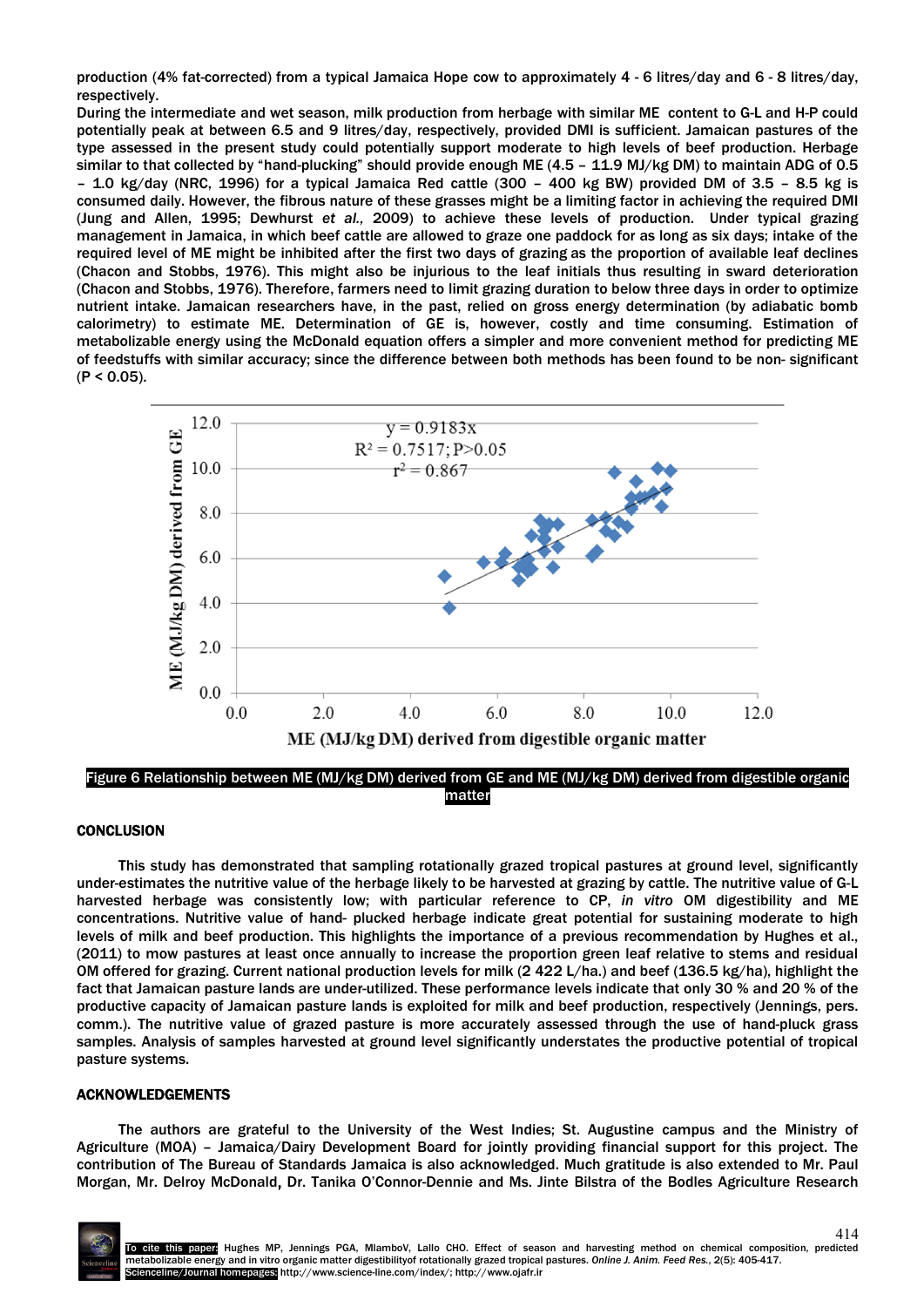Station - MOA, Jamaica and Professor Henry Ellis of UWI Mona – chemistry department for their kind assistance and support.

# REFERENCES

- Barton II FE, Amos HE, Burdick D and Wilson RL (1976). Relationship of chemical analysis to in vitro digestibility for selected tropical and temperate grasses. Journal of Animal Science. 43: 504 – 512
- Bernard JK, West JW, Trammell DS, and Cross GH (2004). Influence of corn variety and cutting height on nutritive value of silage fed to lactating dairy cows. Journal of Dairy Science. 87: 2172–2176.
- Burns JC, Fisher DS, Pond KR and Timothy DH (1992). Diet Characteristics, Digesta Kinetics and Dry Matter Intake of Steers Grazing Eastern Gamagrass. Journal of Animal Science. 70: 1251 – 1261.
- Cardenas-Medina JV, Ku-Vera JC and Magana-Monforte JG (2010). Estimation of Metabolizable energy requirements for maintenance and energetic efficiency of weight gain in Bos taurus and Bos indicus cows in tropical Mexico. Journal of Animal Veterinary Advances. 9: 421 – 428
- Chacon E and Stobbs TH (1976). Influence of Progressive Defoliation of a Grass Sward on the Eating Behavior of Cattle. Australian Journal of Agricultural Research. 27: 709 – 727
- Chesson A (1993). Mechanistic models of forage cell wall degradation. In: Jung HG, Buxton DR, Hatfield R D and Ralph J (eds), Forage cell wall structure and digestibility. American Society of Agronomy, Madison, Wisconsin pp. 347 – 376.
- Cook CW (1964). Symposium on Nutrition of Forages and Pastures: Collecting Forage Samples Representative of Ingested Material of Grazing Animals for Nutritional Studies. Journal of Animal Science. 23:265-270
- De Boever JL, Cottyn BG, De Brabander DL, Vanacker JM and Boucque CV (1997). Prediction of the feeding value of maize silages by chemical parameters, in vitro digestible and NIRS. Animal Feed Science and Technology. 66: 211 - 222
- Dewhurst RJ, Davies DWR and Fisher WJ (2009). Effects of forage NDF content and body condition score on forage intake by Holstein–Friesian dairy cows in the dry period. International Journal of Animal Bioscience. 1: 76 – 80
- Dryden GM (2008). Animal Nutrition Science. CABI, Wallingford, U.K.
- Forejtova J, Lad F, Trinacty J, Richter M, Gruber L, Dolezal P, Homolka P and Pavelek L (2005). Comparison of organic matter digestibility determined by in vivo and in vitro methods. Czech. Journal of Animal Science. 50: 47 – 53
- Garcia-Rodrigues A, Mandaluniz N, Flores G and Oregui LM (2005). A gas production technique as a tool to predict organic matter digestibility of grass and maize silage. Animal Feed Science and Technology. 123 – 124: 267 – 276
- Hare D, Tatsapong MP and Phengphat S (2009). Herbage Yield and Quality of Brachiaria cultivars, Paspalum atrotum and Panicum maximum in north-east Thailand. Journal of Tropical Grasslands. 43: 65 – 72
- Holderbaum JF, Sollenberger LE, Quesenberry KM, Moore JE and Jones CS Jr. (1992). Canopy Structure and Nutritive Value of Rotationally – grazed Limpograss Pastures During Mid-Summer to Early Autum. Agronomy Journal. 84: 11 – 16
- Holechek JL, Estell RE, Galyean ML and Richards W (1989). Chemical composition, in vitro digestibility and in vitro VFA concentration of New Mexico native forages. Grass and Forage Science. 44: 101 – 105
- Hughes MP, Jennings PGA Mlambo V and Lallo CHO (2011). Exploring seasonal variations in sward characteristics and nutritive value of tropical pastures grazed by beef and dairy cattle on commercial farms in Jamaica. Journal of Animal Science Advances. 1: 47 - 60
- Juarez Lagunes FI, Fox DG, Blake RW and Pell AN (1999). Evaluation of tropical grasses for milk production by dual purpose cows in tropical Mexico. Journal of Dairy Science. 82: 2136 – 2145
- Jung GH and Allen MS (1995). Characteristics of plant cell walls affecting intake and digestibility of forages by ruminants. Journal of Animal Science. 73: 2774 – 2790.
- Kamalak A, Canbolat O, Gurbuz Y, and Ozay O. (2005a). Prediction of dry matter intake and dry matter digestibilities of some forages using the gas production technique in sheep. Turkish Journal of Veterinary Animal Science. 29: 517 – 523
- Kamalak A, Canbolat O, Gurbuz Y and Ozay O. (2005b). Comparison of in vitro gas production technique with in situ nylon bag technique to estimate dry matter degradation. Czech. Journal of Animal Science. 50: 60 - 67
- Kokkonen T, Tuoris M, Syrjala-Quist L (2000). Effect of silage dry matter content and rape seed meal supplementation on dairy cows.2. Rumen fermentation and digesta passage rate. Animal Feed Science and Technology. 84: 229 - 242
- Kolver ES (2003). Nutritional Limitations to increased production on pasture-based systems. Proc. Nutr. Soc. 62: 291 – 300.
- Laredo AM and Minson DJ (1973). The voluntary intake, digestibility and retention time by sheep of leaf and stem fractions of five grasses. Australian Journal of Agricultural Research. 24: 875 – 888.
- Laredo AM and Minson DJ (1975). The voluntary intake and digestibility by sheep of leaf and stem of *Lolium perenne*. Journal of British Grassland Society. 30: 73 - 77

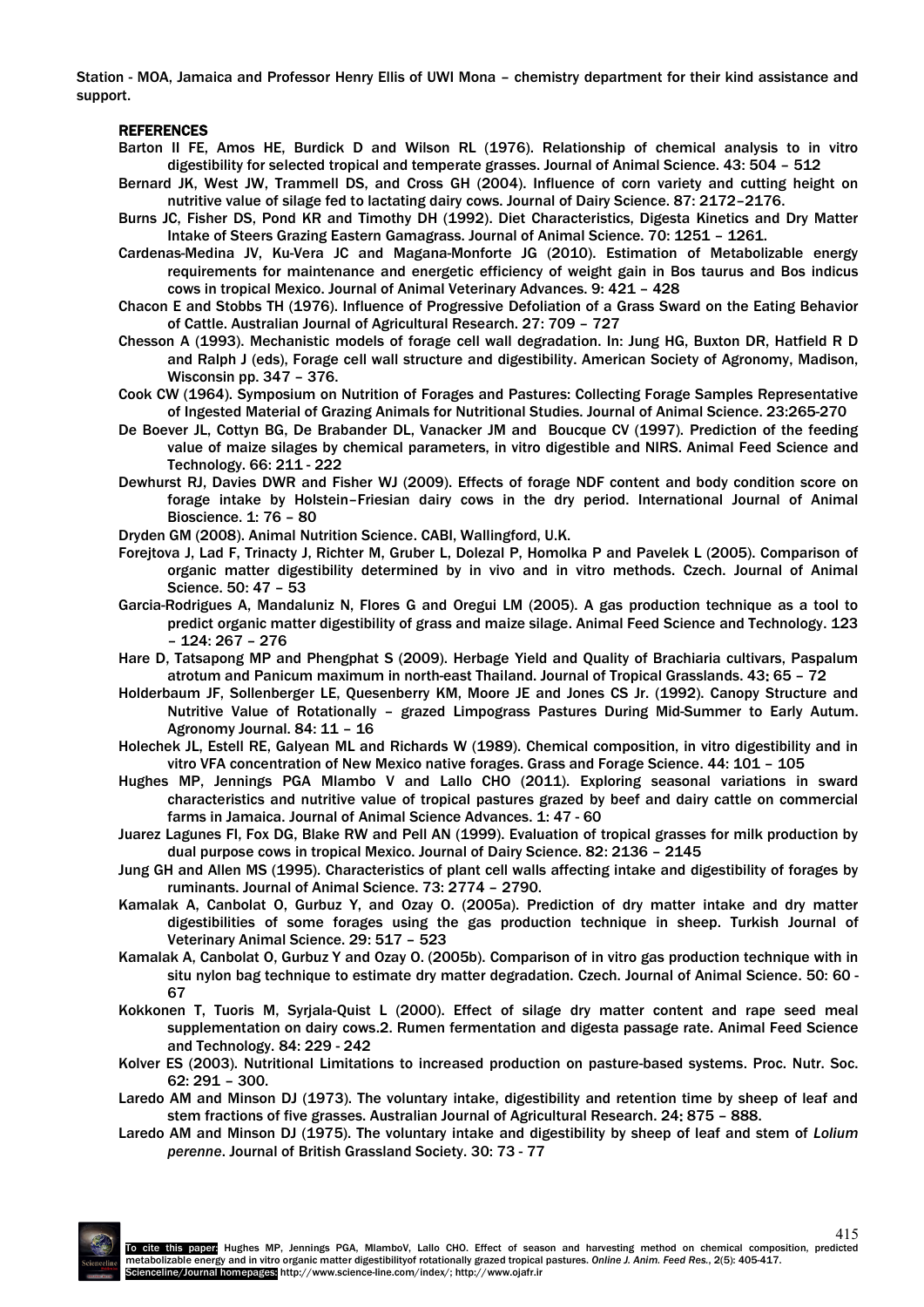- Lopez-Gonzalez F, Estrada-Flores JG, Aviles-Nova F, Yong-Angel G, Hernandez-Morales P, Martinez-Loperena R, Pedraza-Beltran PE and Castelon-Ortega OA. 2010. Agronomic evaluation and chemical composition of African Star grass in the Southern region of the state of Mexico. Tropical and Subtropical Agroecosystems. 12: 1 – 9
- Matlebyane MM, Ng'ambi JWW and Argheore EM (2009). Relationships between chemical composition and in vitro digestibility of some common forage species used for ruminant livestock production in three chief areas of Capricorn Region, Limpopo Province, South Africa. Research Journal of Agriculture and Biological Sciences. 5: 138 – 149.
- McDonald P, Edwards RA, Greenhalgh JFD, Morgan CA (2002). Animal Nutrition, sixth ed. Ashford Colour Press Ltd, Gosport, pp: 693
- Meeske R, Rathauge A, Van der Merwe GD and Greyling JF. 2006. The effect of concentrate supplementation on the productivity of grazing jersey cows on a pasture-based system. South African Journal of Animal Science. 36: 105 – 110.
- Mertens DR and Ely LO (1982). Relationship of rate and extent of digestion of forage utilization A dynamic model evaluation. Journal of Animal Science. 54: 895 - 905
- Milford R and Minson DJ (1966). Intake of Tropical Pasture Species. Proceedings of the 9th international Grassland Congress, Sao Paulo, 814 – 822
- Minson DJ (1979). Relationships of Conventional and Preferred Fractions to Determined Energy Values. Proc. Workshop on Analytical methods, Ottawa.
- Minson DJ (1980). Nutritional differences between tropical and temperate pastures. In: Morley, F.H.W. (ed.). Grazing Animals. CAB. Furnham Royal, Slough UK, pp: 167 – 182.
- Minson DJ and Milford R (1967). The voluntary intake and digestibility of diets containing different proportions of legume and mature Pangola grass *(Digitaria decumbens).* Australian Journal of Agriculture and Animal Husbandry. 7: 546 – 551
- Moir KW, Dougherty HG, Goodwin PG, Humphreys FJ and Martin PR (1979). An assessment of whether energy was the first factor limiting production of dairy cows grazing Kikuyu grass pasture. Australian Journal of Experimental Agriculture and Animal Husbandry. 19: 530 – 534
- Moore JE, Mott GO, Dunham DG and Omer RW (1972). Large Capacity *in vitro* Organic Matter Digestibility Procedure. Journal of Animal Science. 35: 23 – 32.
- Moreia BF, Prado IN, Ceato U, Wada FY and Mizubuti IY. 2004. Forage evaluation, chemical composition, and in vitro digestibility of continuously grazed star grass. Journal of Animal Feed Science and Technology. 113: 239 – 249
- Mott GO (1973). Evaluating forage production. In: M. E. Heath, D. S. Metcalfe, and R. F. Barnes (eds.), Forages: The Science of Grassland Agriculture. 3rd ed., pp: 126- 135. Ames: Iowa State University
- Mtui DJ, Lekule PF, Shem NM, Ichinohe T and Fujihara T (2009). Comparative potential nutritive value of grasses, creeping legumes and multipurpose trees commonly in sub humid region in the Eastern parts of Tanzania. Livestock Research for Rural Development. Volume 21, Article #158. Retrieved July 27, 2010, from http://www.lrrd.org/lrrd21/10/mtui21158.htm
- Newman CY, Sollenberger LE and Chambliss CE (2003). Canopy Characteristics of Continuously Stocked Limpograss Swards Grazed to Different Heights. Agronomy Journal. 95: 1246 – 1252
- Newman CY, Sollenberger LE, Kunkle WE. and Chambliss CG (2002). Canopy heights and nitrogen supplementation effects on performance of heifers grazing limpograss. Agronomy Journal. 94: 1375 - 1380
- NRC, National Research Council (2001). Nutrient Requirements of Dairy Cattle, 7th edition. Washington D.C., National Academy Press
- NRC, National Research Council (1996). Nutrient Requirements of Beef Cattle, 7th edition. Washington D.C., National Academy Press
- Olubajo FO, Van Soest PJ and Oyenuga VA (1974). Comparison and digestibility of four tropical grasses grown in Nigeria. Journal of Animal Science. 38: 149 – 153
- Prigge EC, Baker MJ and Varga GA (1984). Comparitive digestion, rumen fermentation and kinetics of forage diets by steers and wethers. Journal of Animal Science. 59: 237 – 245
- Prigge EC, Stuthers BA and Jacquemet NA (1990). Influence of forage diets on ruminal particle size, passage of digesta, feed intake and digestibility by steers. Journal of Animal Science. 68: 4352 – 4360
- Relling AE, Van Niekerk WA, Coertze RJ and Rethman NFG (2001). An evaluation of Panicum maximum cv. Gatton: 2. The influence of stage of maturity on the diet selection, intake and rumen fermentation in sheep. South African Journal of Animal Science. 31: 85 – 91
- Sollenberger LE and Burns JC (2001). Canopy characteristics, ingestive behavior and herbage intake in cultivated tropical grasslands. In: J. A. Gomide, W.R.S. Mattos and S.C. Da Silva (eds). Proceedings of the 19th international grassland congress, Sao Pedro, SP, Brazil, 321 – 327. Available [online] http://www.internationalgrasslands.org Accessed on 13<sup>th</sup> Sept. 2010.